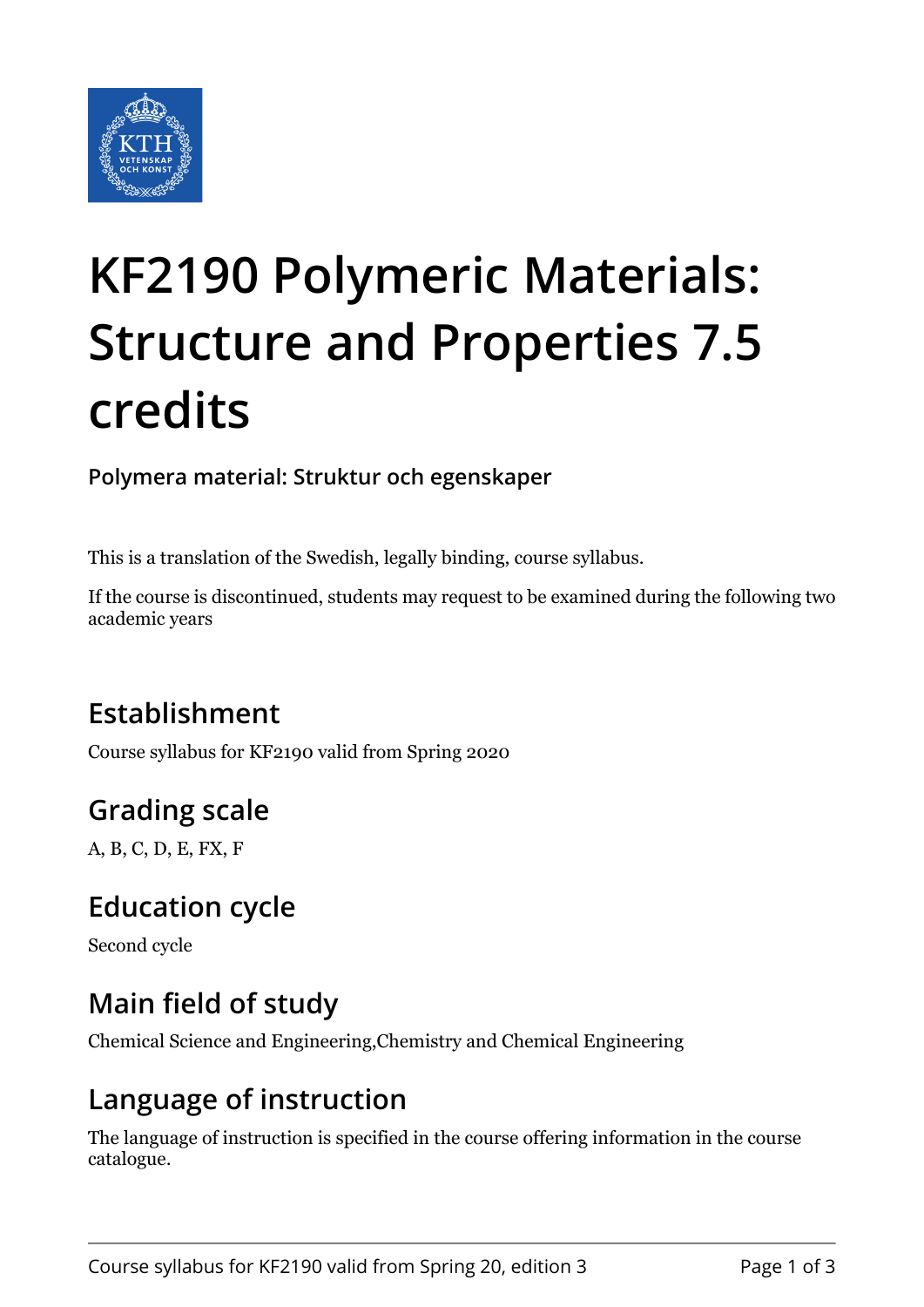## **Intended learning outcomes**

After completing the course the student should be able to

Explain and relate polymeric materials properties to their chemical structure Identify polymeric materials and choose a polymeric material fpr a given application considering their structure, properties, commercial availability and environmental impact Explain how the choice of synthesis method and additives affect the properties of the resulting product.

With a limited set of directions plan and carry out a project based laboratory experiment, while taking into account the environmental aspects of the substances used and created and present the project work in an illustrative and clear manner in a poster presentation with consideration taken to the target audience.

#### **Course contents**

This course aims to extend the knowledge the polymerization techniques and the physical properties of the created polymers by giving detailed knowledge of the structure, properties and applications of polymeric materials. This will enable educated assessments on the choice of polymeric materials for a given application and the effect of the chemical structure on the polymer properties.

## **Specific prerequisites**

At least 150 credits from grades 1, 2 and 3 of which at least 110 credits from years 1 and 2, and bachelor's work must be completed, within a programme that includes: 50 university credits (hp) in chemistry or chemical engineering, 20 university credits (hp) in mathematics and in computer science or corresponding.

## **Examination**

- LABA Laboratory Work, 3.5 credits, grading scale: P, F
- TENA Oral exam, 4.0 credits, grading scale: A, B, C, D, E, FX, F

Based on recommendation from KTH's coordinator for disabilities, the examiner will decide how to adapt an examination for students with documented disability.

The examiner may apply another examination format when re-examining individual students.

# **Other requirements for final grade**

Active participation in all compulsory activities as specified in Course information.

# **Ethical approach**

• All members of a group are responsible for the group's work.